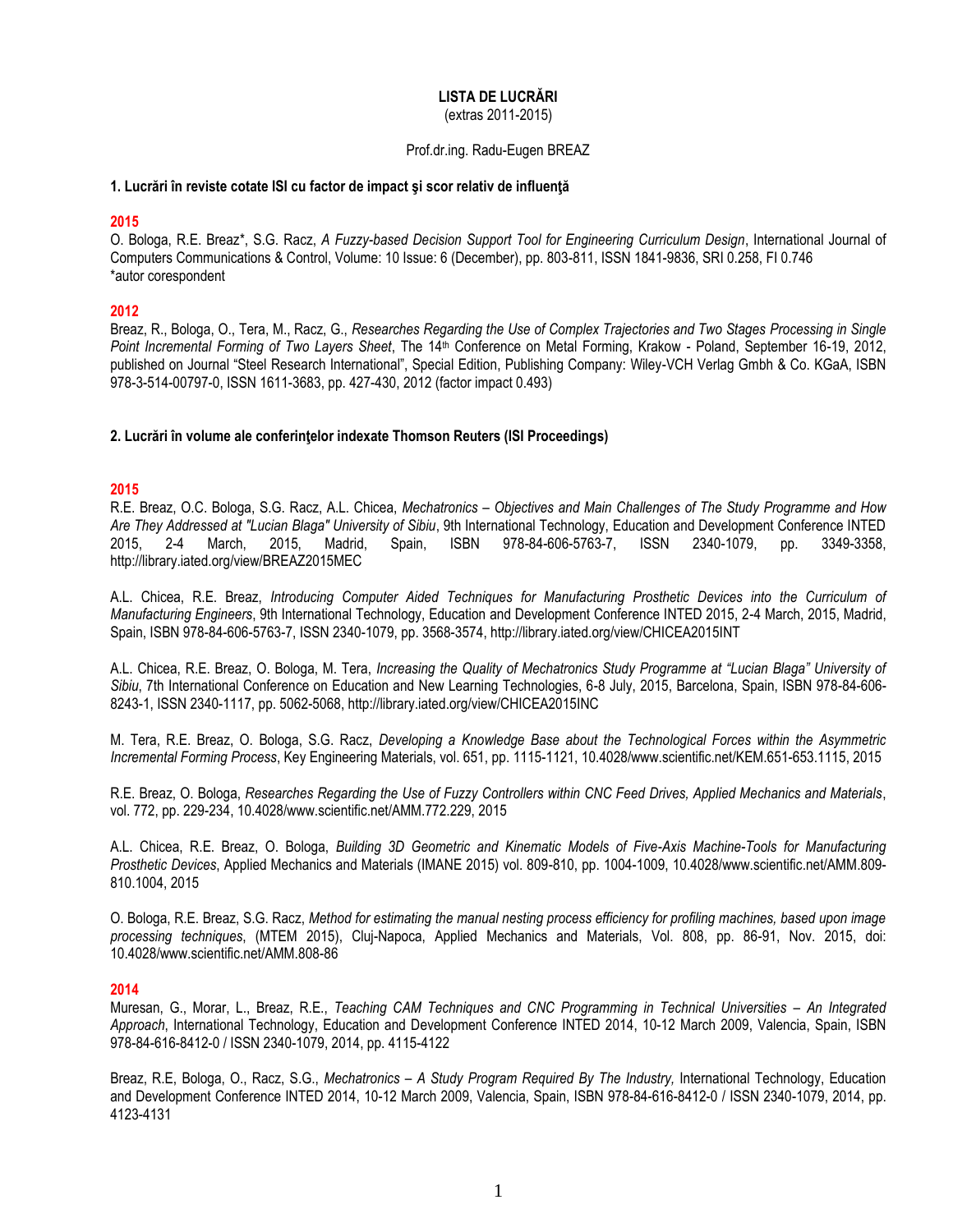Cotigă, C., Racz, S.G., Bologa, O., Breaz, R.E, *Researches Regarding the Usage of Titanium Alloys in Cranial Implants*, Applied Mechanics and Materials, Vol 657, pp. 173-177

Tera, M., Bologa, O., Breaz, R.E., Racz, S.G., *Contributions Regarding Incremental Forming Process of Bimetallic Sheets*, Applied Mechanics and Materials, Vol 657, pp. 178-182

Crenganis, M., Breaz, R.E., Racz, G., Bologa, O., *Inverse Kinematics for a 7 DOF Robotic Arm Using the Redundancy Circle and ANFIS Models,* Applied Mechanics and Materials, Vol 657, pp. 823-828

Crenganis, M., Breaz, R.E., Racz, G., Bologa, O., *Inverse Kinematics for a 7 DOF Robotic Arm Using the Redundancy Circle and Fuzzy Models,* Applied Mechanics and Materials, Vol 555, pp. 320-326

Chera, I., Bologa, O., Racz, G, Breaz, R.E., *Experimental Researches Regarding Strain Measurement of Incrementally Formed Sheet Metal Parts Done Using an Industrial Robot*, Applied Mechanics and Materials, Vol 555, pp. 300-305

Briş, C., Breaz, R.E., Gîrjob, C., Chicea, A., *Researches Regarding Optimising the Contouring Precision of CNC Laser Cutting Machines***,**  Applied Mechanics and Materials, Vol 555, pp. 580-585

Cotigă, C., Bologa, O., Racz, S.G., Breaz, R.E, *Method for Manufacturing Custom-Shaped Prosthetic Parts from Titanium Alloys by Incremental Forming Using Industrial Robots,* Applied Mechanics and Materials, Vol 555, pp. 575-579

Tera, M., Bologa, O., Breaz, R.E., Racz, S.G., *Theoretical and Experimental Researches Regarding Multilayer Materials Used for Incremental Forming***,** Applied Mechanics and Materials, Vol 555, pp. 413-418

Chicea, A.L., Breaz, R.E, Bologa, O., Racz, *Using Serial Industrial Robots and CAM Techniques for Manufacturing Prosthetic Devices,*  ICAMAT 2014

Chicea, A., Breaz, R.E., Gîrjob, C., Biris, C., Bologa, O., *Combining Engineering and Medical Knowledge for Manufacturing Medical Devices Using CAD/CAE/CAM Techniques,* 7th International Conference of Education, Research and Innovation, 17-19 November, 2014, Seville, Spain, ISBN 978-84-617-2484-0, ISSN 2340-1095, pp. 388-397

Tirnovean, S., Breaz, R.E., Tera, M., Bologa, O., Racz, S.G.,*Teaching CAD/CAE/CAM Techniques for CNC Profiling and Punching Machines at Master Level*, 7th International Conference of Education, Research and Innovation, 17-19 November, 2014, Seville, Spain, ISBN 978-84-617-2484-0, ISSN 2340-1095, pp. 479-486

#### **2013**

Breaz, R., Bologa, O., Tera, M., Racz, G., *Determination of Technological Forces in the Incremental Forming Process,* Applied Mechanics and Materials Vol. 371 (2013), © (2013) Trans Tech Publications, Switzerland, 2013, ISBN 978-3-03785-786-1,pp. 133-137, doi:10.4028/www.scientific.net/AMM.371.133, 2013

Chera, I., Bologa, O., Racz, G., Breaz, R., *Robot-Forming – An Incremental Forming Process using an Industrial Robot by means of DELMIA software package*, Applied Mechanics and Materials Vol. 371 (2013), © (2013) Trans Tech Publications, Switzerland, 2013, ISBN 978-3-03785-786-1, pp. 416-421, doi:10.4028/www.scientific.net/AMM.371.416, 2013

Breaz, R., Bologa, O., Tera, M., Racz, G., *Computer Assisted Techniques for the Incremental Forming Technology*,18th IEEE International Conference on Emerging Technologies & Factory Automation, September 10-13, Cagliari, Italy

#### **2012**

Breaz, R.E., Tirnovean, S., Biris, C., Bologa, O.C., *Improving the Dynamic Behavior and Working Accuracy of the CNC Laser Cutting Machines*, 12th International Conference on Control, Automation, Robotics and Vision, (ICARCV 2012), Guangzhou, China December 5- 7, 2012, ISBN 978-1-4673-1870-9, pp. 1642-1647, 2012, DOI [10.1109/ICARCV.2012.6485437 ,](http://dx.doi.org/10.1109/ICARCV.2012.6485437) http://www.icarcv.org/2012/

Crenganis, M., Breaz, R.E., Racz, G.S., Bologa, O.C., *Inverse Kinematics of a 7 DOF Manipulator using Adaptive Neuro-Fuzzy Inference Systems*, 12th International Conference on Control, Automation, Robotics and Vision, (ICARCV 2012), Guangzhou, China December 5-7, 2012, ISBN 978-1-4673-1870-9, pp. 1232-1237, 2012,, DOI 10.1109/ICARCV.2012.6485351 , http://www.icarcv.org/2012/

Breaz, R., Racz, G., Bologa, O., Oleksik, V., *Motion Control of Medium Size CNC Machine-Tools - A Hands-on Approach***,** the 7th IEEE Conference on Industrial Electronics and Applications (ICIEA 2012), Singapore, July 18-20 2012, ISBN 978-1-4577-2118-2, pp. 2112 – 2117, 2012, DO[I 10.1109/ICIEA.2012.6361079 ,](http://dx.doi.org/10.1109/ICIEA.2012.6361079) http://www.ieeeiciea.org/2012/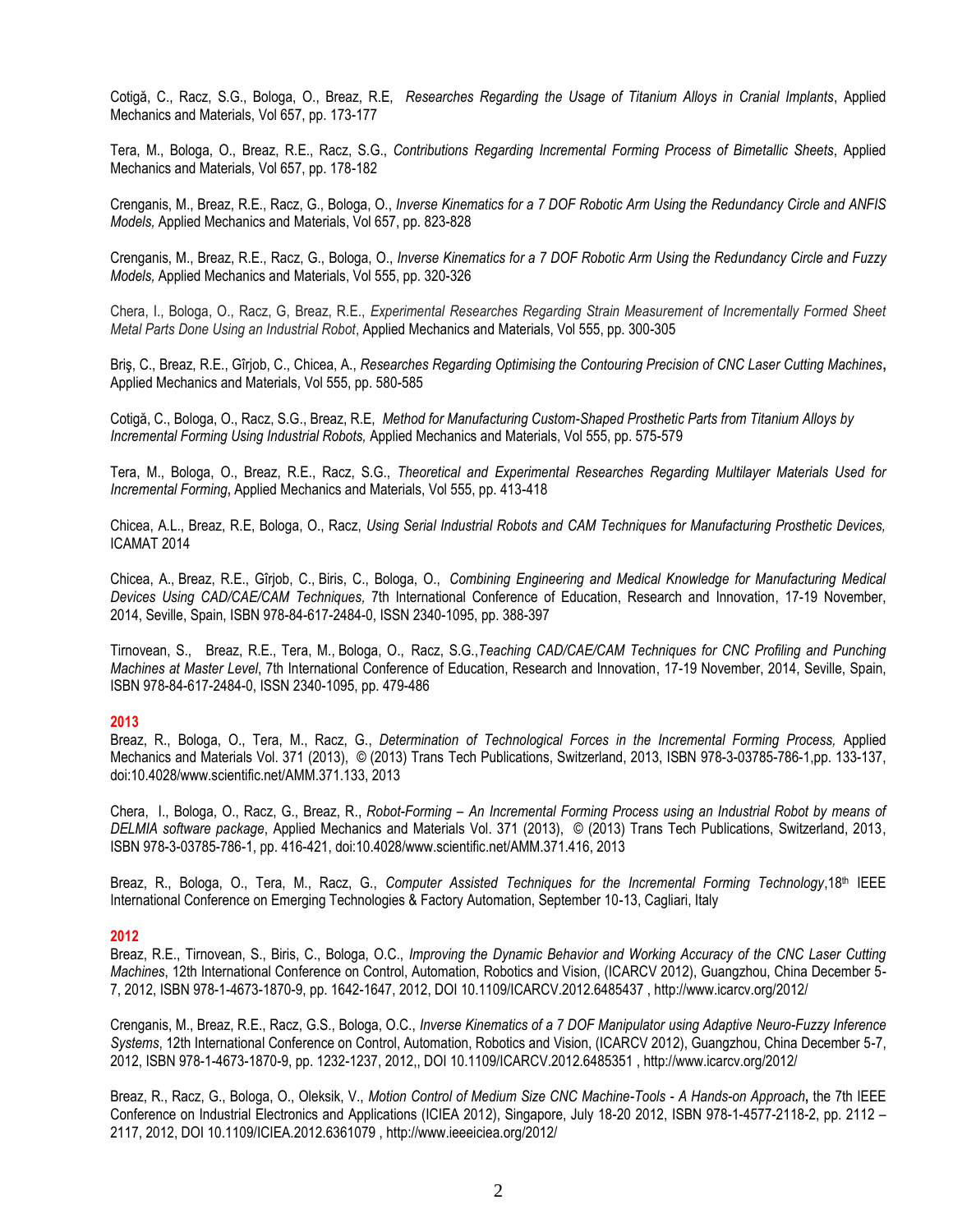Crenganiş, M., Breaz, R., Racz, G., Bologa, O., *The Inverse Kinematics Solutions of a 7 DOF Robotic Arm Using Fuzzy Logic***,** the 7th IEEE Conference on Industrial Electronics and Applications (ICIEA 2012), Singapore, July 18-20 2012, ISBN 978-1-4577-2118-2, pp. 518 – 523, 2012, DO[I 10.1109/ICIEA.2012.6360783,](http://dx.doi.org/10.1109/ICIEA.2012.6360783) http://www.ieeeiciea.org/2012/

Tera, M., Deac, C., Oleksik, V., Bologa, O., Breaz, R., Biris, C., *Comparative Study by Numerical Analysis on the Formability of Deep-Drawn Tailor-Welded Blanks,* Advanced Materials Research, Trans Tech Publications LTD, Laublsrutistr 24, CH-8717 STAFA-Zurich, Switzerland Volume: 463-464, DOI: 10.4028/www.scientific.net/AMR.463-464.582, ISSN 1022-6680, ISBN: 978-3-03785-363-4, pp. 582- 586, 2012

Tirnovean, S., Breaz, R.E., Biris, C., Bologa, O.C., *Simulation tools for studying the behavior of CNC laser cutting machines in different working regimes*, 16th International Conference on System Theory, Control and Computing (ICSTCC 2012), Sinaia, Romania, October 12-14, 2012, Print ISBN: 978-1-4673-4534-7, pp. 1-6, 2012, http://www.aie.ugal.ro/icstcc2012

Crenganiş, M., Breaz, R., Racz, G., Bologa, O., Contributions Regarding the Inverse Kinematics of a 7 DOF Redundant Robotic Arm Using ANFIS , 16th International Conference on System Theory, Control and Computing (ICSTCC 2012), Sinaia, Romania, October 12- 14, 2012, Print ISBN: 978-1-4673-4534-7, pp. 1-6, 2012, http://www.aie.ugal.ro/icstcc2012

## **2011**

Breaz, R.E., Bologa, O.C., Tera, M., Deac, C., *Low-cost motion control solution for industrial manufacturing systems*, 9th IEEE International Conference on Industrial Informatics (INDIN), pp. 280 – 285, E-ISBN 978-1-4577-0433-8, Print ISBN: 978-1-4577-0435-2, ISSN1935-4576, Lisabona, 26-29 July, 2011 (ISI Proceedings, Engineering Village: Inspec), http://www.uninova.pt/indin2011/home/home\_i2011.php

# **3. Lucrări în reviste indexate BDI (Engineering Village, Scopus, etc.)**

## **2015**

O. Bologa, R.E. Breaz, A.L. Chicea, S.G. Racz, *Using Serial Industrial Robots in CNC Milling Procesess*, ICMS 2015, Iași, Buletinul Insitutului Politehnic din Iași, Secția Construcții de Mașini, Tomul LXI (LXV), Fasc. 3, ISSN 1011-2855, pp. 21-28, 2015

## **2014**

Mureşan, G., Morar, L., Breaz, R.E., *Contributions Regarding the Use of a CAM Software Solution In Multi-Axes Machining,* Acta Technica Napocensis, Series: Applied Mathematics and Mechanics, Vol. 57, Issue I, March, 2014, Technical University of Cluj-Napoca, pp. 93-98, http://atna-mam.utcluj.ro/index.php/Acta/article/view/187/183

Mureşan, G., Morar, L., Breaz, R.E., *Researches Regarding the Assessment of Manufacturing Accuracy of Numerically Controlled Machine-Tools*, Academic Journal of Manufacturing Engineering, Vol 12, Issue 1/2014, ISSN 1583-7904, 2014 (Ulrich's Database, Index Copernicus), pp.14-19, [http://www.eng.upt.ro/auif/Lucrari\\_PDF\\_2014\\_1/2\\_AJME\\_Muresan\\_14-19.pdf](http://www.eng.upt.ro/auif/Lucrari_PDF_2014_1/2_AJME_Muresan_14-19.pdf)

Mureşan, G., Morar, L., Breaz, R.E., *The Influence of Tool Trajectories Upon the Accuracy Of The Manufacturated Parts*, Academic Journal of Manufacturing Engineering, Vol 12, Issue 1/2014, ISSN 1583-7904, 2014, (Ulrich's Database, Index Copernicus), pp.62-67, [http://www.eng.upt.ro/auif/Lucrari\\_PDF\\_2014\\_1/10\\_AJME\\_Muresan\\_62-67.pdf](http://www.eng.upt.ro/auif/Lucrari_PDF_2014_1/10_AJME_Muresan_62-67.pdf)

Tera, M, Breaz, R.E., Bologa, O., Racz, G., *Using a CNC Milling Machine for Incremental Forming*, Proceedings in Manufacturing Systems, Volume 9, Issue 2, 2014, ISSN 2067-9238, pp. 99-104, (Ulrich's Database, Index Copernicus, Research Bible), http://www.icmas.eu/Journal\_archive\_files/Vol\_9-Issue2\_2014\_PDF/99-104\_Tera.pdf

## **2013**

Chera, I., Bologa, O., Racz, G., Breaz, R.,*Trajectory Control for an Incremental Forming Process Using an Industrial Robot in DELMIA*, Academic Journal of Manufacturing Engineering, Vol 11, Issue 1/2013, ISSN 1583-7904, 2013, pp. 32-37, (Ulrich's Database, Index Copernicus), http://www.eng.upt.ro/auif/Lucrari\_PDF\_2013\_1/Chera.pdf

Bologa, O., Racz, G., Breaz, R., Crenganiş, M., *Comparative study regarding the generation of circular profiles through cutting*, Welding and Material Testing, year XXII, Nr. 2/2013, ISSN 1453-0392, 2013,pp. 19-23, (CSA, Weldasearch, IIS Data), http://www.bid-isim.ro/

Chera, I., Bologa, O., Racz, G., Breaz, R. and Crenganiş, M., *FEM Researches Regarding Incremental Forming Process*, Annals of the Oradea University, Fascicle of Management and Technological Engineering, Volume XXII (XII), Nr. 2013/1, ISSN 1583-0691, 2013, pp. 53-38, (Ulrich's Database, Index Copernicus, ICAAP), http://imtuoradea.ro/auo.fmte/files-2013-v1/Chera%20Ionut%201.pdf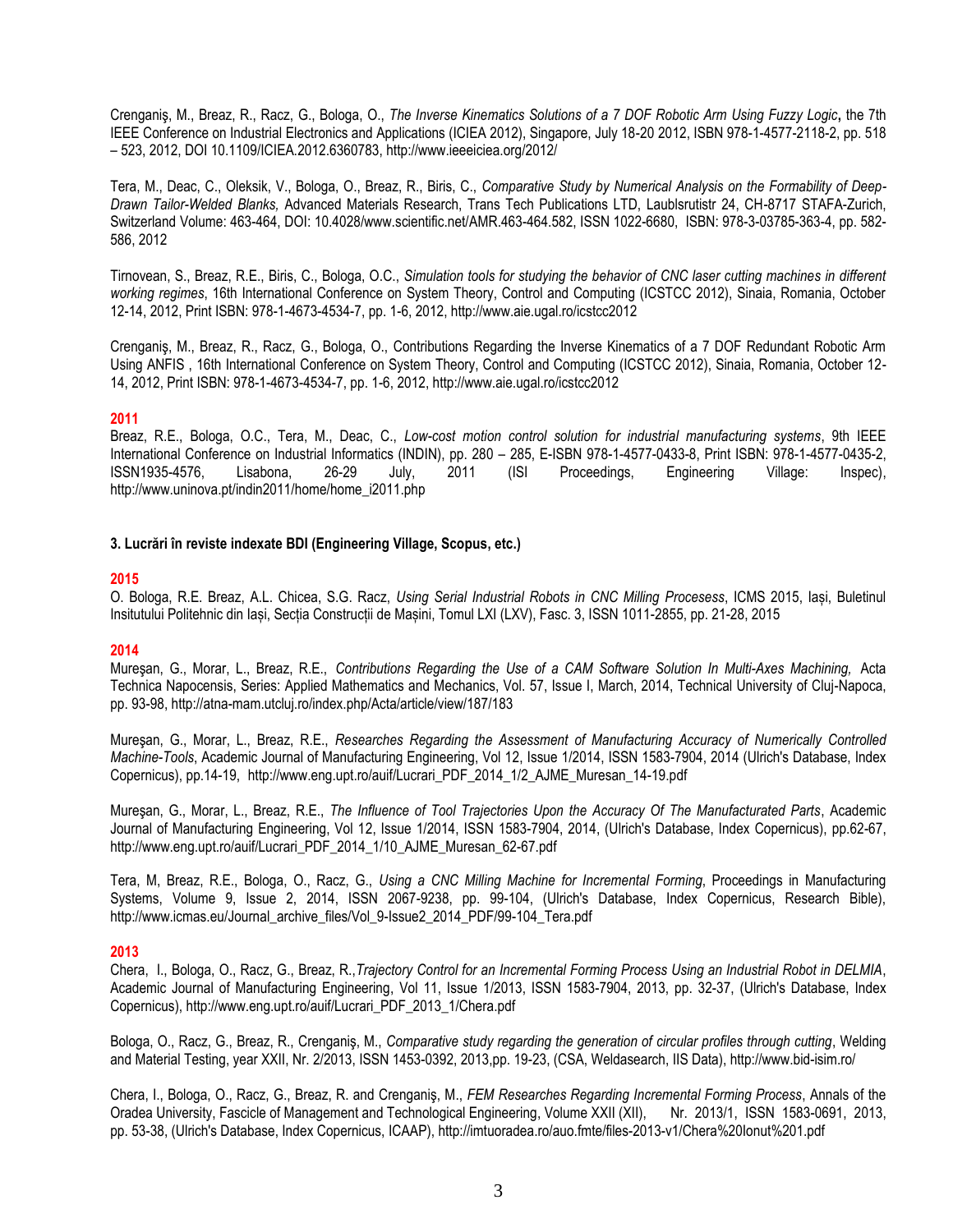Breaz, R., Bologa, O., Tera, M., Racz, G., *CAM Approaches for the Incremental Forming Process*, Academic Journal of Manufacturing Engineering, Vol 11, Issue 3/2013, ISSN 1583-7904, 2013, pp.100-103, (Ulrich's Database, Index Copernicus), http://www.eng.upt.ro/auif/Lucrari\_PDF\_2013\_3/21-%20Breaz%20R..pdf

Crenganiş, M., Breaz, R., Racz, G., Bologa, O., *The Kinematic Solution of a Redundant Robotic Arm Using Matlab Simmechanics and ANFIS Models*, Buletinul Institutului Politehnic din Iaşi, Secţia Construcţii de Maşini, Tomul LIX (LXIII), Fascicula 3, ISSN 1011-2855, 2013, pp. 33-40, (Ulrich's Database, Index Copernicus)

Chera, I., Bologa, O., Racz, G., Breaz, R., *Researches Regarding an Incremental Forming Process by Means of an Industrial Robot*, Buletinul Institutului Politehnic din Iași, Secția Construcții de Mașini, Tomul LIX (LXIII), Fascicula 3, ISSN 1011-2855, 2013, pp. 41-46, (Ulrich's Database, Index Copernicus)

Breaz, R., Tera, M., Bologa, O., Racz, G., *Evaluating the Accuracy of the Parts Processed by Means of Incremental Forming Using CAD/CAM Techniques*, Buletinul Institutului Politehnic din Iaşi, Secţia Construcţii de Maşini, Tomul LIX (LXIII), Fascicula 3, ISSN 1011-2855, 2013, pp. 47-52, (Ulrich's Database, Index Copernicus)

Breaz, R., Biriş, C., Bologa, O, Tîrnovean, S., *Studying the Behavior of CNC Laser Cutting Machines in the Contouring Regime*, Proceedings in Manufacturing Systems, Volume 8, Issue 3, ISSN 2067-9238, 2013, pp. 165-170, (Ulrich's Database, Index Copernicus, Research Bible) http://www.icmas.eu/Volume8\_Issue3\_2013.htm#pp.\_165-170

#### **2012**

Cioca, L.I., Breaz, R.E., *Decision Suport System for Manufacturing Processes Reengineering Based Upon Fuzzy Logic Techniques*, 14th IFAC Symposium on Information Control Problems in Manufacturing, Bucureşti, May 23-25, 2012, pp. 1111-116, ISBN 978-3-902661- 98-2, ISSN 1474-667, 2012 (Scopus, http://www.ifac-papersonline.net/Detailed/53865.html)

Tera M., Bologa, O., Breaz R., Chera, I., Tîrnovean, S., *Study of Incremental Deep-drawing of Bimetallic Sheets*, Proceedings in Manufacturing Systems, Volume 7, Issue 4, 2012, ISSN 2067-9238, pp. 235-240

### **2011**

Blaga, A., Oleksik, V., Bologa, O., Breaz, R*., Experimental Studies and FEM Analysis Regarding the Influence of Geometric Parameters on Strain, Thickness Reduction and Forces in Incremental Forming Process,* Analele Universităţii "Eftimie Murgu" Reşiţa, Fascicula de Inginerie, Anul XVIII (2011), Nr. 3, ISSN 1453 – 7397, pp. 43-54 (indexare EBSCO, ProQuest, Index Copernicus)

Blaga, A., Bologa, O., Oleksik, V., Breaz, R., *Influence of Tool Path on Main Strains, Thickness Reduction and Forces in Single Point Incremental Forming Process*, Proceedings in Manufacturing Systems, Volume 6, Issue 4, 2011, ISSN 2067-9238, pp. 191-196 http://www.icmas.eu/Journal\_archive\_files/Vol\_6\_Issue\_4\_2011\_PDF/191-196\_Bologa.pdf

Crenganiş, M., Bologa, O., Breaz, R., Racz, G., *The Inverse Kinematics Solutions of a 7 DOF Robotic Arm Using Fuzzy Logic*, Bulletin of the Polytechnic Institute of Iaşi, Vol. LVII(LXI), Fascicle 4 - Machine Constructions, pp. 74-82, ISSN 1011-2855, Iaşi, 2011 (Index Copernicus)

Tera, M., Breaz, R.E., Oleksik, V., Bologa, O., Racz, G., *Simulations Regarding a CNC Milling Machine Feed Drive used in Forming Processes*, Bulletin of the Polytechnic Institute of Iaşi, Vol. LVII(LXI), Fascicle 4 - Machine Constructions, pp. 242-249, ISSN 1011-2855, Iaşi, 2011 (Index Copernicus)

## **ALTE LUCRĂRI ȘI PUBLICAȚII (listă selectivă)**

### **Contracte obținute prin competiții naționale în calitate de director**

1. *Cercetări privind realizarea unor sisteme mecatronice inteligente cu control al mişcării destinate sistemelor flexibile de fabricaţie şi montaj* / (2004 şi continuare 2005), cod CNCSIS 11, tema 1, beneficiar: Consiliul Naţional al Cercetării Ştiintifice din Învăţământul Superior (C.N.C.S.I.S.) - **Director**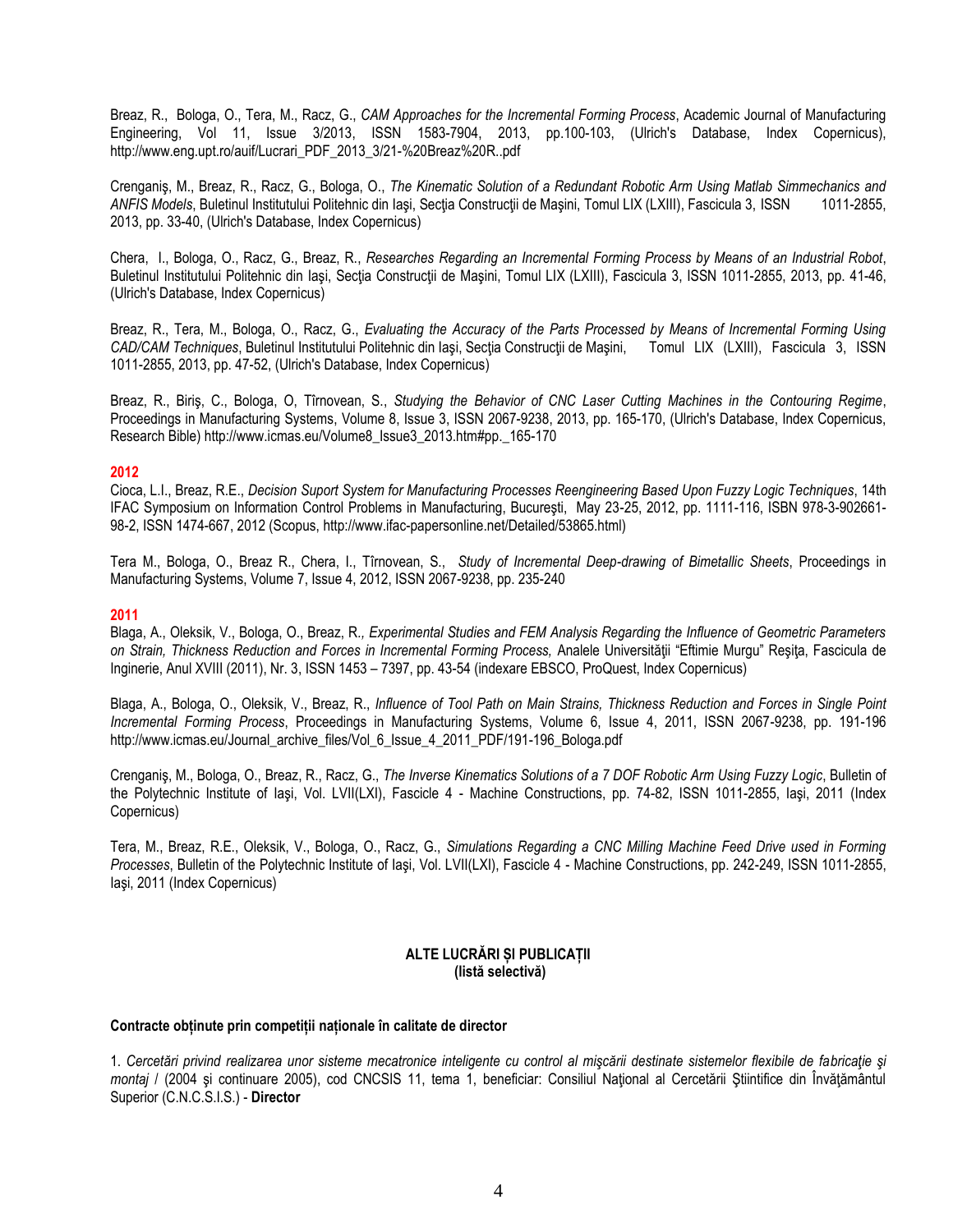2. *Realizarea unui sistem modularizat reconfigurabil de comandă numerică prin calculator personal pentru maşini unelte şi utilaje de prelucrare* / (2002 şi continuare 2003) program cod. 380, tema 92, beneficiar: Consiliul Naţional al Cercetării Ştiinţifice din Învăţământul Superior (C.N.C.S.I.S.) - **Director**

3. *Cercetări privind realizarea unor sisteme de control ale mişcării multiaxiale comandate prin calculator* / (2000 şi continuare 2001), programul tema B3, beneficiar Agenţia Naţionala pentru Ştiinţă, Tehnologie şi Inovare (A.N.S.T.I.) – **Director**

#### **Contracte obţinute în cadrul Planului Naţional de Cercetare Dezvoltare şi Inovare (inclusiv programe "Cercetare de excelenţă")**

1. *Sisteme agabaritice de control al mişcării plane şi spaţiale utilizabile în industria autovehiculelor, AGAMIS*, PNCDI II - Programul 4 – Parteneriate in domenii prioritare 72-206/2008, (2008-2011), beneficiar: Centrul Naţional de Management Programe - **Membru în colectivul de cercetare**

2*. Tehnologie integrată de evaluare şi compensare a erorilor sistemelor de prelucrare (TINCOMP), PNCDI II* - Programul 4 – Parteneriate in domenii prioritare 71-011/2007, (2007-2010), beneficiar: Centrul National de Management Programe - **Membru în colectivul de cercetare**

*3. Dezvoltarea infrastructurii de cercetare a unui laborator pentru testarea materialelor avansate utilizate în producţia de caroserii auto (TESTMAT),* PNCDI II - Programul 2 – Capacităţi 124 CPI/2007, 2007-2008, beneficiar: Autoritatea Naţională pentru Cercetare Ştiinţifică - **Membru în colectivul de cercetare**

4. *Materiale, tehnologii şi echipamente pentru profilări plane şi spaţiale (MATEPROF),* CEEX Nr. 130/2006, A.M.C.S.I.T. – Universitatea "Politehnica" din București, (2006-2008), beneficiar: Agenția Managerială de Cercetare Științifică, Inovare și Transfer Tehnologic – **Membru în colectivul de cercetare**

5. *Tehnologii avansate de încălzire rapidă în infraroşu a matriţelor pentru prelucrare la cald,* CEEX Nr. 217/2006, A.M.C.S.I.T. – Universitatea "Politehnica" din București, (2006-2008), Beneficiar: Agenția Managerială de Cercetare Științifică, Inovare și Transfer Tehnologic – **Membru în colectivul de cercetare**

6*. Metode de modelare, simulare şi producţie virtuală bazată pe tehnologia informaţiei şi comunicării dedicată noii generaţii de sisteme de prelucrare reconfigurabile,* CEEX Nr. 22/2005 – INFOSOC Bucureşti, (2005-2007), beneficiar: INFOSOC – **Membru în colectivul de cercetare**

7. *Sisteme inteligente de prelucrare prin deformare plastică la rece în construcţie modulară (SINTDEF),* CEEX, A.M.C.S.I.T. – Universitatea "Politehnica" din București, Nr. 24/2005 (2005-2007), beneficiar: Agenția Managerială de Cercetare Stiințifică, Inovare și Transfer Tehnologic – **Membru în colectivul de cercetare**

#### **Teza de doctorat**

Breaz Radu-Eugen, *Cercetări şi contribuţii privind precizia maşinilor unelte şi tehnici de compensare a erorilor*, Teză de doctorat, Domeniul Inginerie Industrială, Universitatea Tehnică din Cluj-Napoca, 195 pag., conducător științific prof.univ.dr.ing. Liviu Morar, apreciată cu calificativul *Magna cum laudae,* 2001

### **Cărţi** şi **îndrumare de laborator**

#### *Cărţi*

Telea, D., Popp, I.O., **Breaz, R.E***., Masini, echipamente si strategii in sisteme flexibile de productie,* Editura Universităţii "Lucian Blaga"din Sibiu, ISBN 978-973-739-794-2 Sibiu, 598 pag., 2009

**Breaz, R.E.**, *Automatizări industriale*, Editura Universităţii "Lucian Blaga"din Sibiu, 2007, ISBN 978-973-739-535-1, 350 pag., 2007

**Breaz, R.E.**, Bogdan, L., *Automatizări în sisteme de producţie*, Editura Universităţii "Lucian Blaga"din Sibiu, 2003, ISBN 973-651-719-5, 200 pag., 2003

Bârsan, I., **Breaz, R.E.,** *Ingineria sistemelor hidraulice automate,* Editura Universităţii "Lucian Blaga"din Sibiu, 2003, ISBN 973-651-718- 7, 180 pag., 2003